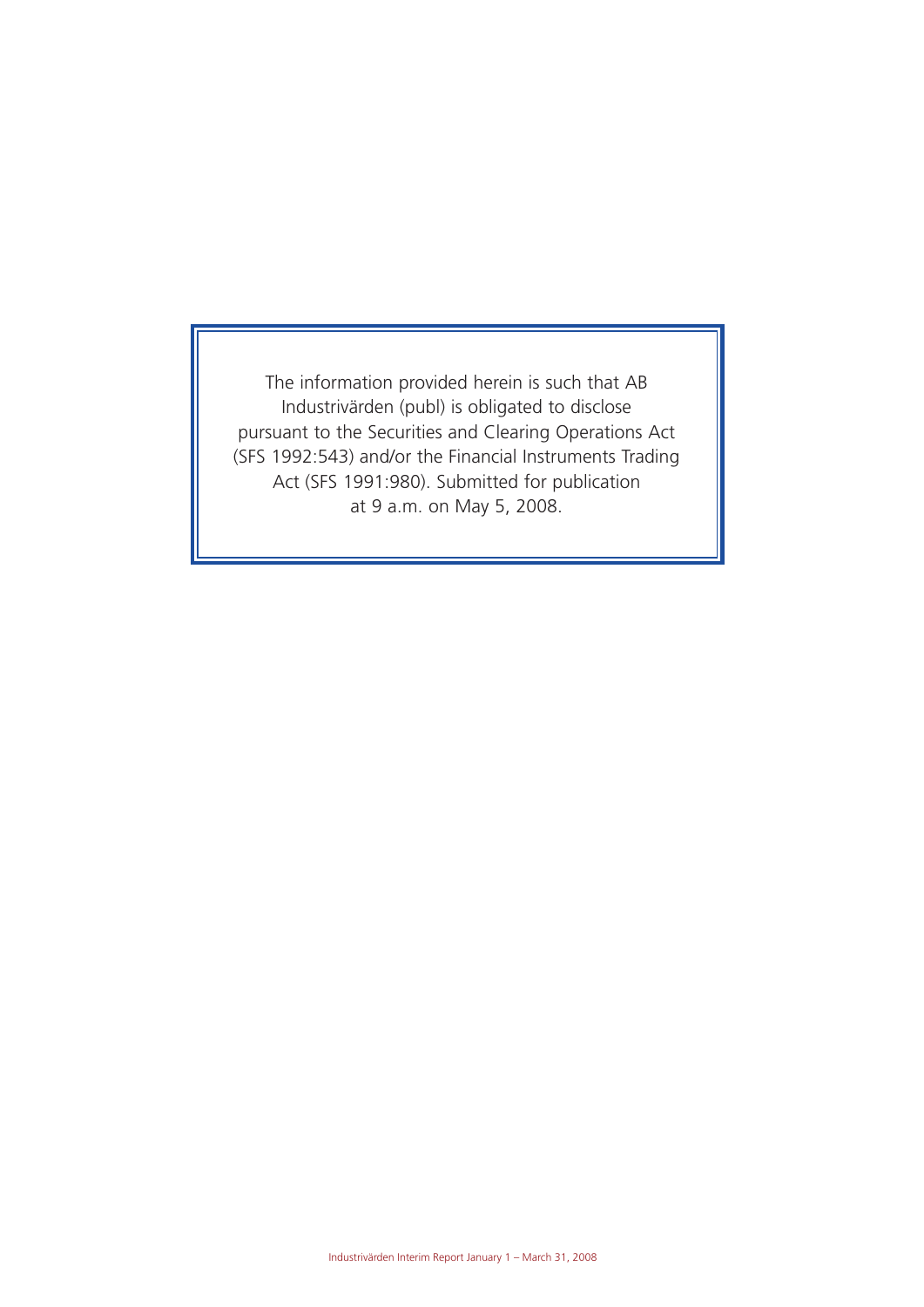# **INDUSTRI** WVÄRDEN

# **Interim Report January 1 – March 31, 2008**

# **Value development**

- **Net asset value on April 30, 2008, was SEK 127 per share, a decrease of 11% since the start of the year.** On March 31, 2008, net asset value was SEK 125 per share.
- **The total return for the Class A shares was -4% for the first four months of the year.**
- **The Group's result for the first quarter of 2008 was SEK -6,464 M (SEK -16.73/share), compared with SEK 6,653 M in 2007 (SEK 17.22/share).**

# **Significant events for portfolio companies**

- SSAB sold IPSCO's tubular operations for USD 4 billion, thereby strengthening its **core business focus and reducing financial risk.**
- **Greater focus on organic growth of Handelsbanken's core business – a decentralized branch operation – both in and outside of Sweden.**

# **Long-term return**

 $\blacksquare$  During the last ten-year period, the average annual total return for Indu**strivärden's Class A shares has exceeded the return index by 2 percentage points.**

| <b>Financial summary</b>                   | April 30, 2008 | March 31, 2008 | Dec. 31, 2007 |
|--------------------------------------------|----------------|----------------|---------------|
| Value of equities portfolio, SEK billion   | 59.3           | 59.3           | 65.8          |
| - total return, %                          | -6             | $-10$          | $-2$          |
| Borrowings, net debt, SEK billion          | 10.2           | 10.9           | 11.0          |
| - debt-equity ratio, %                     | 17.2           | 18.3           | 16.6          |
| - average interest rate, %                 | 4.6            | 4.6            | 4.6           |
| Net asset value, SEK billion               | 49.1           | 48.4           | 54.8          |
| Net asset value, SEK per share             | 127            | 125            | 142           |
| - development incl. reinvested dividend, % | $-7$           | $-12$          | $-3$          |
| Management cost, %                         | 0.14           | 0.14           | 0.13          |
| Dividend yield, Class A shares, %          | 4.9            | 4.8            | 4.4           |
| Total return, Class A shares, %            | $-4$           | -8             | $-14$         |

## u*Long-term industrial developer of listed Nordic companies*

*Industrivärden is one of the Nordic region's leading holding companies, with ownership in a concentrated selection of listed Nordic companies with good development potential. The goal is to generate high growth in net asset value over time.*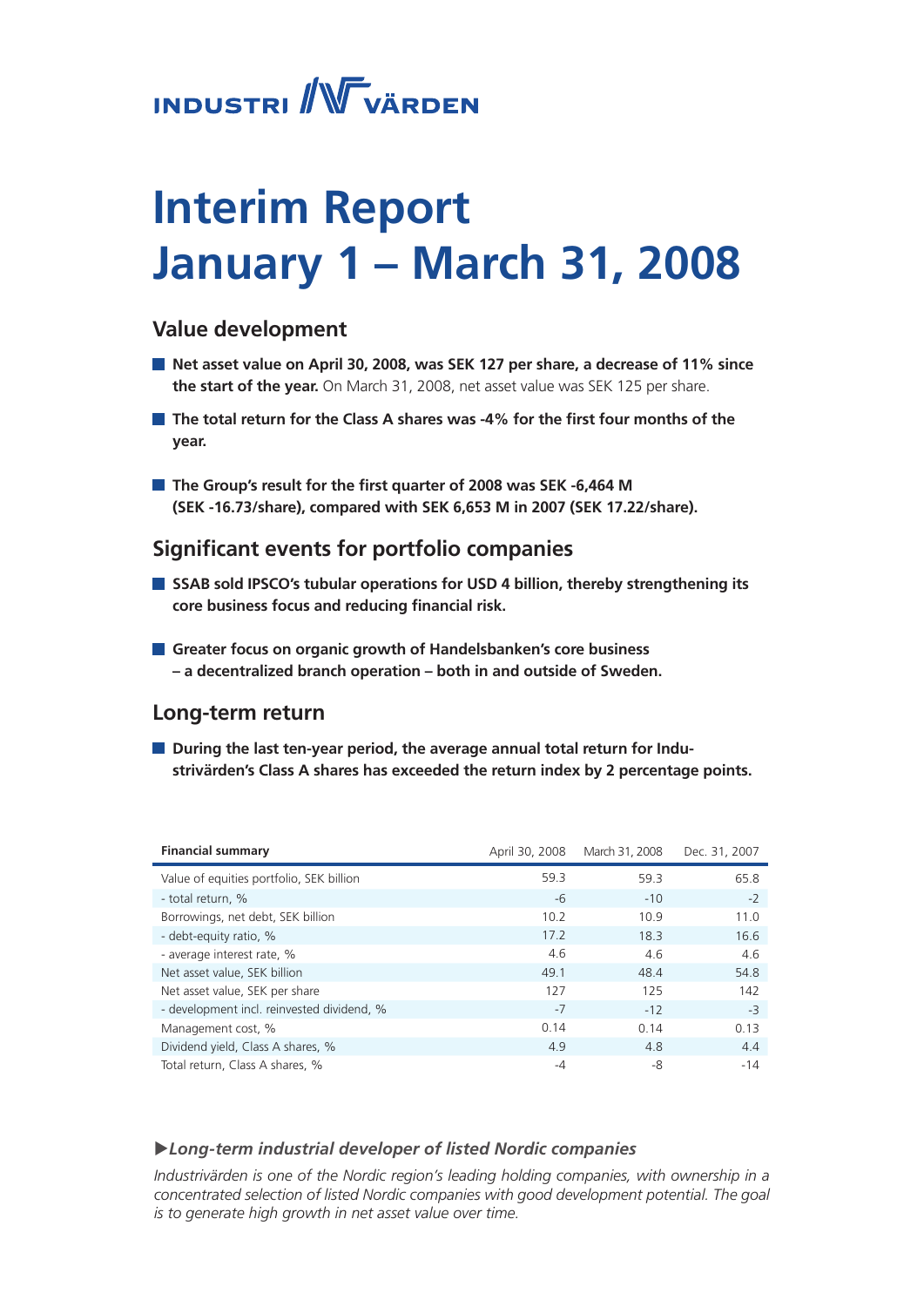# **Continued Uncertain Stock Market Climate**

#### **CEO's Message**

Anxiety and turbulence in the international credit market intensified during the start of 2008. It remains to be seen if the U.S. Federal Reserve Bank's rescue of the investment bank Bear Sterns marked a turning point in this turbulence. America's real economy is now showing considerable signs of slowing. Even though there are signs of a slowing in other countries, development in the rest of the world is surprisingly favorable – especially in view of the anticipated negative effects of the credit concerns, which should lead to credit tightening, and the effects of weak economic development in the U.S., with falling consumption and a steadily weakening dollar. A further matter of concern is the rising food, energy and commodity prices, which are putting inflationary pressures on the economy.

In other words, the general economic situation is extremely difficult to assess, which is evidenced in the negative development of the stock markets and continued large risk aversion. However, I can report that our portfolio companies have for the most part presented satisfactory three-month results for 2008, with continued favorable growth in many cases – above all in China, Southeast Asia, India, South America and Eastern Europe. Most of our companies are well positioned to meet this demand situation.

Through SSAB's acquisition of the North American steel and pipe manufacturer IPSCO, the company has created an expanded production base to retain its leading position in its core segments – quenched and highstrength steels. In line with this niche strategy, it is logical that IPSCO has now agreed to sell its tubular division, thereby strengthening SSAB's focus on its core business and reducing its financial risk. SSAB has also substantially lowered its debt burden.

Following the sale of SPP, Handelsbanken can now concentrate on its core business. With consensus in the board and management on the bank's strategy, favorable conditions have been created to strengthen growth in profitability and earnings.

The result of our short-term trading was SEK 22 M during the first quarter, which covered our management costs. This is satisfactory considering the turbulent market situation.

During the first four months of the year, Industrivärden's stock generated a total return that was 2 percentage points higher than the market average, despite falling stock market values.

Today we have a portfolio consisting primarily of globally active quality companies, most of which are leaders in their respective industries. I believe that the prospects are good, through active ownership, to play a part in further developing these companies and thereby be able to continue delivering a competitive return.

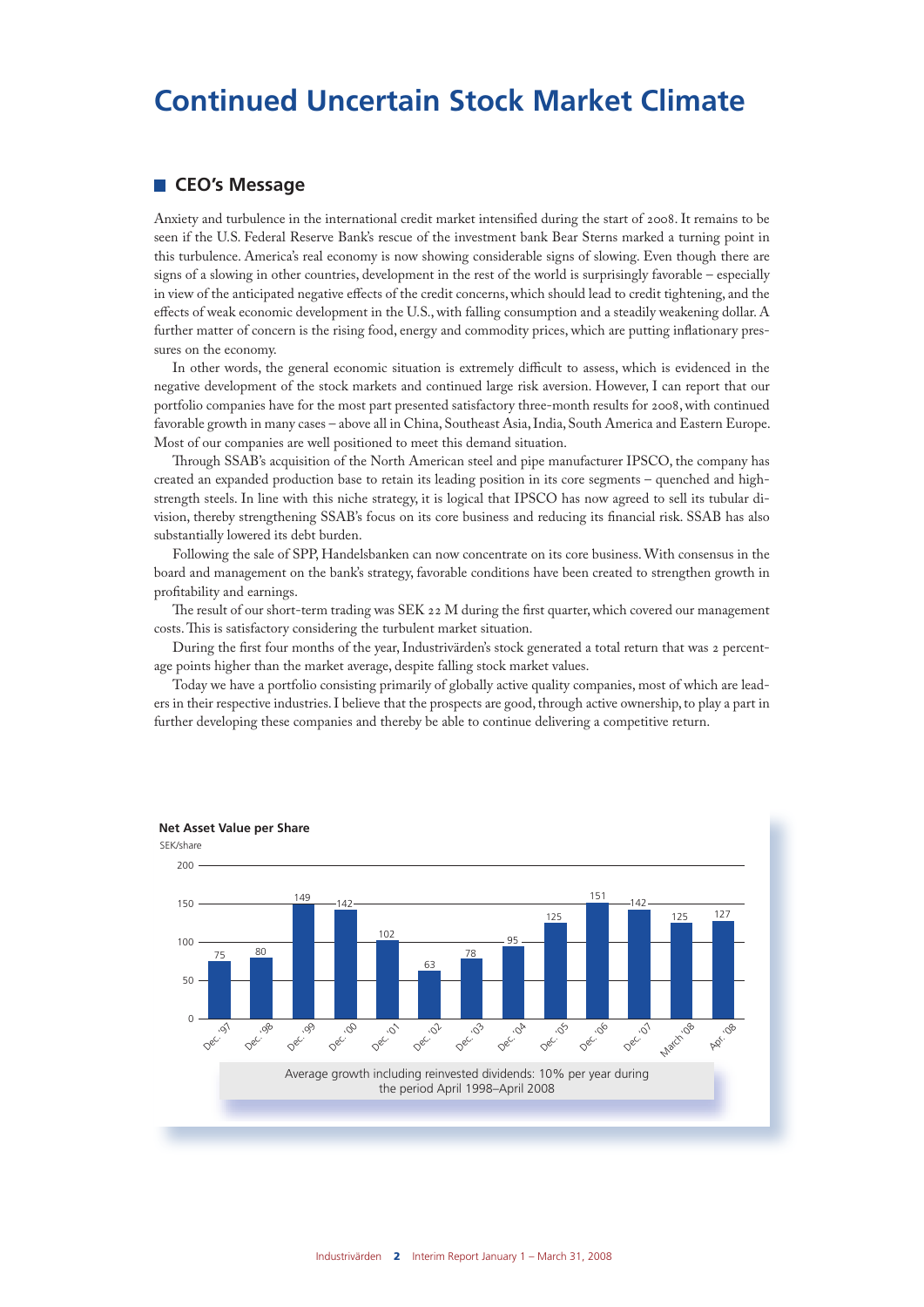#### **Industrivärden's Value Development**

The refinement of Industrivärden's role as an active owner in listed Nordic companies was completed in 2007. The Company today is the leading Nordic player in its niche, with the goal of creating growth in value through long-term, structured ownership work in a handful of listed companies. Industrivärden's business model is characterized by full transparency, value-creating active ownership and a distinct focus on the portfolio companies' development and low management costs. Through this active ownership, Industrivärden's stock, over the long term, has been a good investment with a higher total return than the return index.

The equities portfolio decreased in value by 10% during the first quarter, which was slightly better than the return index, which fell by 11%. Of the major holdings, SSAB and Skanska performed the best, with small declines, while Ericsson, Handelsbanken and Volvo noted weak performance. The portfolio companies Indutrade and Höganäs had positive value development. Net asset value fell by 12% during the first quarter. The discount to net asset value narrowed during the same period, which is why Industrivärden's share price, which fell 10%, fared better than net asset value.

During the first four months of the year the total return for the equities portfolio was -6%, which was equal to the index. Ericsson, SSAB and Volvo had positive share price development following the release of their interim reports.

|                  |                                    |                 | Average annual total return, % |                                                          |  |
|------------------|------------------------------------|-----------------|--------------------------------|----------------------------------------------------------|--|
|                  | Total return, %<br>Jan.-March 2008 | Jan.-April 2008 | Five years                     | Ten years<br>March 2003-March 2008 March 1998-March 2008 |  |
| Indutrade        | 16                                 | 21              |                                |                                                          |  |
| Höganäs          | 3                                  | $\overline{3}$  | 3                              | $\mathbf{0}$                                             |  |
| Skanska          | $-2$                               | $-13$           | 31                             | 10                                                       |  |
| SSAB             | $-2$                               | 17              | 47                             | 20                                                       |  |
| Sandvik          | $-7$                               | $-13$           | 28                             | 13                                                       |  |
| <b>SCA</b>       | -8                                 | $-10$           | 8                              | 8                                                        |  |
| Hemtex           | $-9$                               | $-13$           |                                |                                                          |  |
| <b>Munters</b>   | $-11$                              | $-16$           | 6                              | 13                                                       |  |
| Handelsbanken    | $-16$                              | $-13$           | 12                             | 7                                                        |  |
| Volvo            | $-18$                              | $-11$           | 32                             | 10                                                       |  |
| Ericsson         | $-22$                              | $\overline{4}$  | 13                             | -9                                                       |  |
| <b>Total</b>     | $-10$                              | -6              |                                |                                                          |  |
| Index (SIXRX)    | $-11$                              | -6              | 22                             | 7                                                        |  |
| Industrivärden A | -8                                 | $-4$            | 21                             | 9                                                        |  |

#### **Total Return for Portfolio Companies and Industrivärden**

Of the shareholdings listed above, Munters and Höganäs have been held for less than five years. Indutrade and Hemtex became listed in October 2005.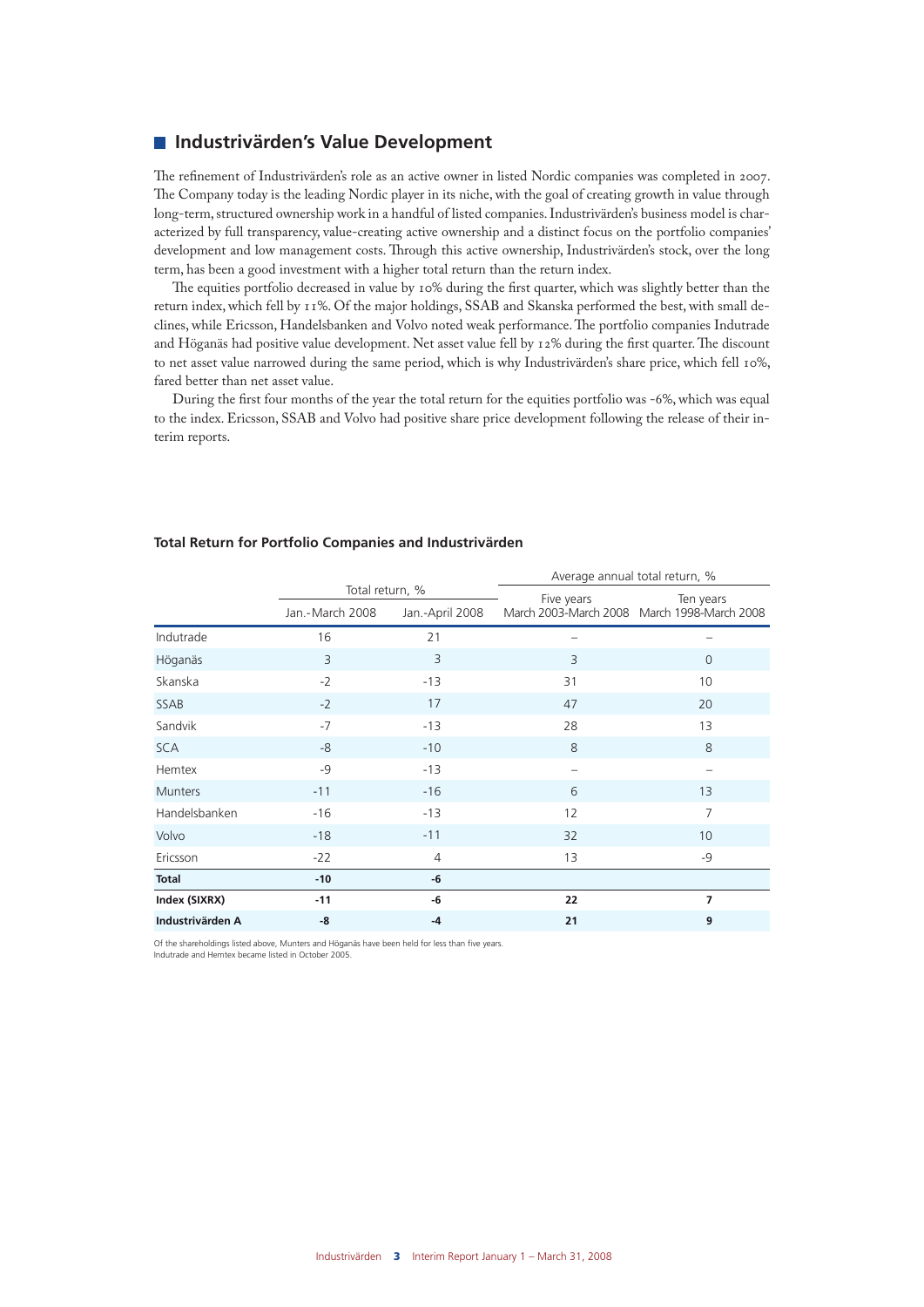### ■ Development for the Portfolio Companies – Active Ownership

Industrivärden's influence in its portfolio companies is based on sizeable ownership stakes and a strong position of trust. With this as the starting point, Industrivärden exercises its active ownership role through interaction with other major owners in the aim of finding ways to increase the value of the shareholdings. Active ownership in the portfolio companies is exercised by board members with ties to Industrivärden, through work on nominating committees and through direct dialog between Industrivärden's investment organization and leading representatives of the portfolio companies.

**Sandvik** Income after financial items decreased by 19% during the first quarter, to SEK 2.7 billion, mainly as a result of fluctuations in nickel prices. Demand for Sandvik's products remains high, and the trend in underlying profitability was favorable.

**Handelsbanken** Following the sale of the SPP insurance business, the work continues on focusing on organic growth of Handelsbanken's core business – a decentralized branch operation. Growth is taking place nationally and internationally, where expansion outside Sweden accounts for a growing share of the bank's growth and earnings. The plan is to open 35–45 new branches outside Sweden in 2008. During the first quarter, trading for own account in fixed-income and currency instruments in New York was terminated in order to reduce volatility in the bank's earnings. Operating income for the first quarter of 2008 fell 21% to SEK 2.9 billion. Net interest income rose 17% to SEK 4.4 billion. At the Annual General Meeting, Hans Larsson was elected as Chairman.

**SSAB** During the first quarter, SSAB entered into an agreement to divest its North American tubular operations to the Russian company Evraz for USD 4.0 billion in cash. SSAB is retaining IPSCO's steel operations, which contribute to higher production capacity in the niche high-strength steel segment. The sale gives SSAB greater financial flexibility to continue growing in its niche areas and expand in new markets. The company has also decided to invest USD 150-200 M in an advanced heat treating line for quenched and tempered steel plate in the U.S. as part of its strategy to be the global leader in high strength steels. Income after financial items rose 11% during the first quarter, to SEK 2.4 billion.

**SCA** A new organization has been adopted at SCA. Strong focus has been put on growth in the hygiene segment, comprising tissue and personal care products. A new, global category organization is being established for the hygiene operations. In packaging and forest products, priority will be given to improvements in cash flow and profitability. Income after financial items rose 4% during the first quarter, to SEK 1.9 billion.

**Ericsson** Income after financial items fell by slightly more than 50% during the first quarter, to SEK 3.7 billion, but organic growth was favorable. The company's leading position, for example within mobile broadband, creates conditions for future earnings improvement.

**Volvo** Income after financial items rose 14% during the first quarter 2008, to SEK 6.1 billion, thanks to strong growth with good profitability. Greater presence in emerging markets in Eastern Europe and Asia offset weaker development in North America.

**Skanska** Johan Karlström took office as the new President and CEO of Skanska. He has been a member of the executive management since 2001. Operating profit for the first quarter of 2008 (preliminary) rose 39% to SEK 1.1 billion. Skanska's first quarter interim report will be released on May 7.

**Indutrade** Income after financial items rose 22% during the first quarter, to SEK 109 M, and order bookings remained strong. Five company acquisitions were carried out.

**Munters** Income after financial items fell by 25% during the first quarter, to SEK 91 M; however, net sales rose 10% to SEK 1.5 billion. An efficiency improvement program is being carried out.

**Höganäs** Income after financial items rose 11% during the first quarter 2008, to SEK 191 M, with favorable volume growth.

**Nominating processes** Industrivärden's participation in nominating processes is an important part of its role as a long-term responsible owner. This is based on an ambition to maintain a good understanding of board work in the portfolio companies and to pay regard to the need for continuity as well as renewal in nominating committee recommendations. Industrivärden has participated on the nominating committees of all its portfolio companies. New election of one or more directors has taken place in eight of a total of ten portfolio companies.

**Capital structure** The ways of adapting capital structures are dependent on the individual companies as well as the general operating environment. During the year, focus has been on extra dividends rather than redemption programs. Estimated dividends including share redemptions from the portfolio companies amount to SEK 2,960 M (2,678), or a dividend yield of  $5\%$  in relation to the market value of the equities portfolio as per March 31. The dividend from Handelsbanken was SEK 923 M, of which SEK 342 M was an extra dividend.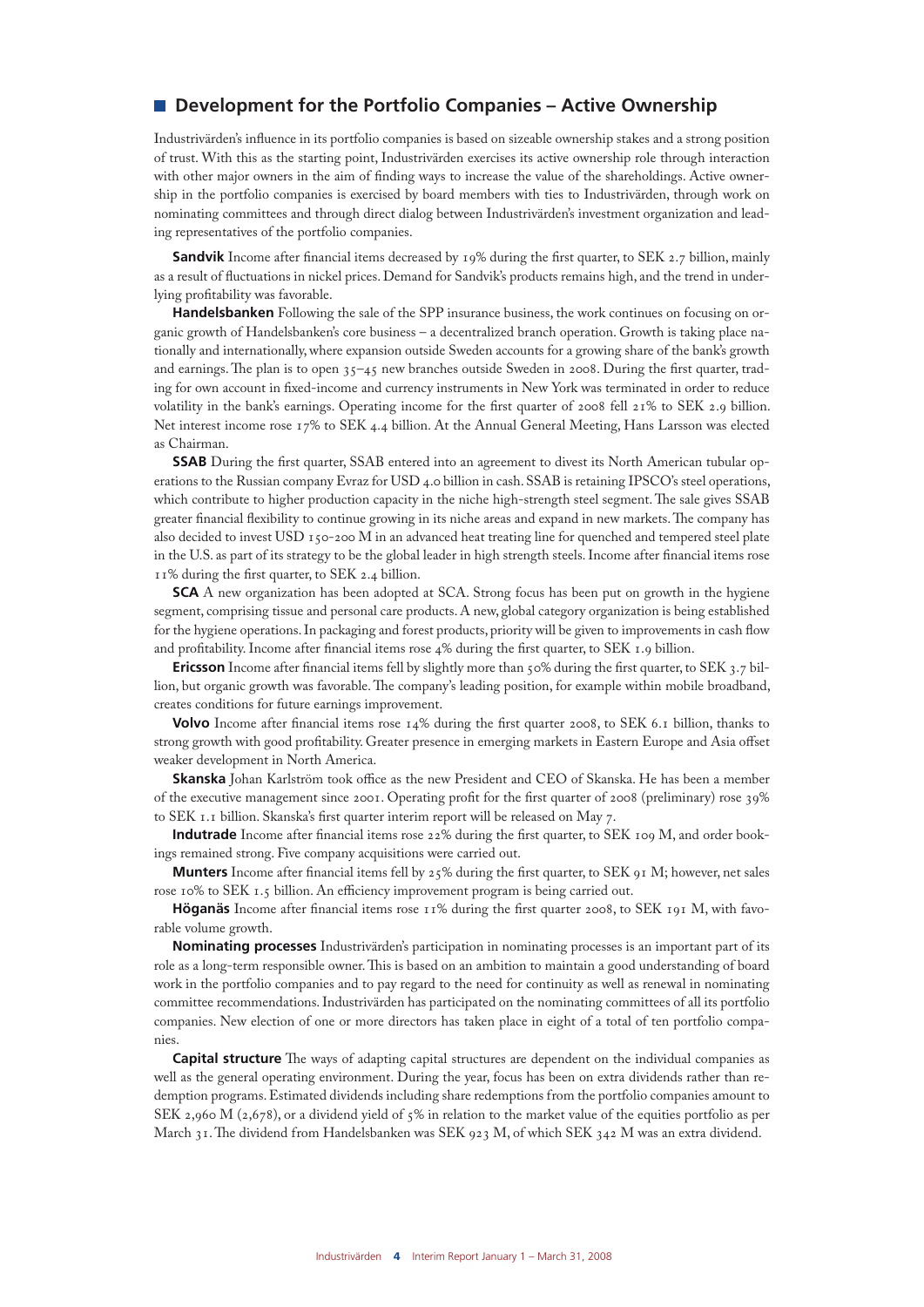### **Equities Portfolio, April 30, 2008**

| Portfolio<br>company | portfolio | Share of Market value,<br>SEK bn | Investment case and strategic events                                                                                                                                                                                                                                      | P/E mul-<br>tiple* |
|----------------------|-----------|----------------------------------|---------------------------------------------------------------------------------------------------------------------------------------------------------------------------------------------------------------------------------------------------------------------------|--------------------|
| Sandvik              | 21%       | 12.6                             | • Through a niche focus and a strong position in research and<br>development, the company has established a world-leading<br>position in materials technology with products primarily for the<br>manufacturing and mining industries.                                     | 12                 |
|                      |           |                                  | • Acquisitions are being made in strategic areas with greater<br>exposure to emerging markets in Asia and Eastern Europe.                                                                                                                                                 |                    |
| Handelsbanken        | 19%       | 11.4                             | • A decentralized branch operation with local customer<br>responsibility is contributing to high customer satisfaction<br>and favorable profitability.                                                                                                                    | 10                 |
|                      |           |                                  | · Sale of SPP. Organic growth in priority markets.                                                                                                                                                                                                                        |                    |
| SSAB                 | 19%       | 11.3                             | . World-leading position in the quenched steel and advanced<br>high strength sheet niches, creating a solid base for growth<br>and high profitability.                                                                                                                    | 10                 |
|                      |           |                                  | . The acquisition of IPSCO's North American steel mills has<br>strengthened SSAB's position as a leading player in its niche<br>and is enabling continued expansion.                                                                                                      |                    |
| <b>SCA</b>           | 12%       | 7.2                              | • The European leader in hygiene products, with high growth<br>niche products, and in packaging.                                                                                                                                                                          | 11                 |
|                      |           |                                  | • Focus on profitable growth with strong brands in the<br>hygiene segment and improved profitability in packaging.<br>New executive management.                                                                                                                           |                    |
| Ericsson             | 10%       | 5.8                              | • The market's largest and most profitable supplier of<br>mobile telecom systems, with a leading position in telecom<br>development.                                                                                                                                      | 17                 |
|                      |           |                                  | • Strong position ahead of operators' investments in the next<br>generation (LTE) of telecom systems and favorable growth in<br>the Services segment.                                                                                                                     |                    |
| Volvo                | 7%        | 4.3                              | • Through innovative, customer-adapted product development<br>and high quality, the company has a world-leading position in<br>commercial transport solutions.                                                                                                            | 10                 |
|                      |           |                                  | • Expansion in Asia through the acquisition of Nissan Diesel<br>and Lingong.<br>Production investments for expanded capacity.                                                                                                                                             |                    |
| Skanska              | 6%        | 3.2                              | • Unique turnkey know-how in construction combined with<br>a process focus has created a leading construction company<br>with value-creating project development.                                                                                                         | 10                 |
|                      |           |                                  | . New business plan and new financial targets. Greater<br>investments in infrastructure activities.                                                                                                                                                                       |                    |
| Indutrade            | 4%        | 2.1                              | • By combining sales of industrial consumable components with<br>good organic growth and a highly refined model for acquisi-<br>tion-based growth, the company has succeeded in showing<br>impressive profitability growth.<br>• Establishment in new geographic markets. | 12                 |
| <b>Munters</b>       | 1%        | 0.7                              | • Strong global position in a business area with major growth<br>potential through organic growth as well as further develop-<br>ment of products, services and application areas.                                                                                        | 15                 |
|                      |           |                                  | • Acquisitions are adding new product areas and geographic<br>markets.                                                                                                                                                                                                    |                    |
| Höganäs              | 1%        | 0.5                              | • Market leader in the growing niche metal powders, used pri-<br>marily for component manufacturing in the auto industry.                                                                                                                                                 | 10                 |
|                      |           |                                  | • Strong focus on improved profitability and collaboration with<br>the customers to develop new components.                                                                                                                                                               |                    |
| Hemtex               | 0%        | 0.2                              | • The Nordic region's leading retail chain for home textiles.                                                                                                                                                                                                             | 14                 |
|                      |           |                                  | • Continued geographic growth and intensified brand work is<br>creating scale economies in purchasing.                                                                                                                                                                    |                    |
| Total                | 100%      | 59.3                             | Equities portfolio                                                                                                                                                                                                                                                        |                    |

\*External consensus estimate for 2008 according to Bloomberg as per April 30, 2008.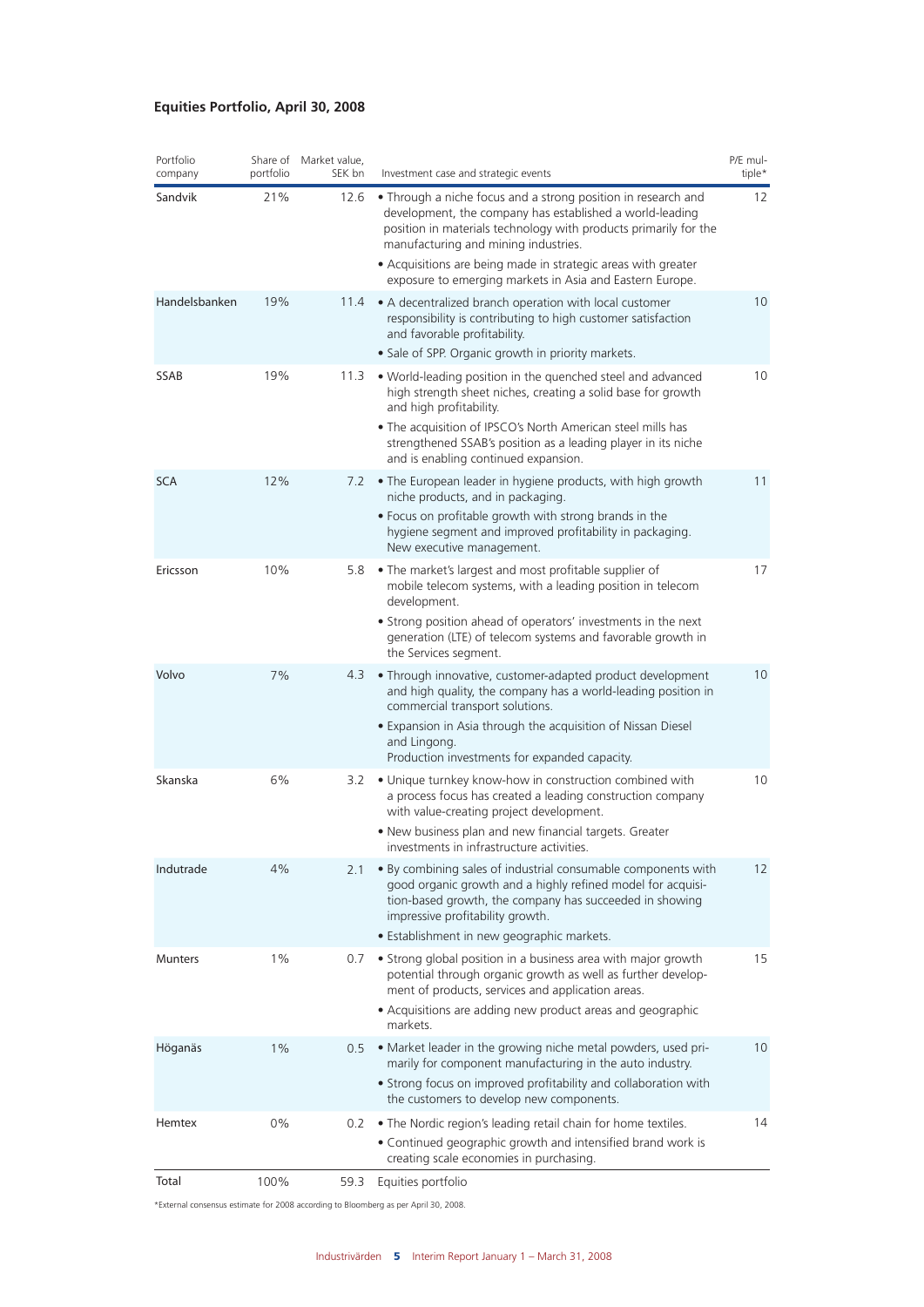## **Partfolio Transactions, Short-Term Trading and Management Costs**

During the first quarter of 2008, limited reallocations were made in the equities portfolio through sales of Ericsson B and Skanska B shares, and purchases of Volvo A shares. Shares were purchased for a total of SEK 601 M and sold for SEK 558 M. The value of the equities portfolio decreased during the quarter from SEK 65,844 M to SEK 59,270 M.

Short-term trading during the quarter generated a profit of SEK 22 M  $(q_3)$ , which covered management costs of SEK 22 M (22).

### **Net Debt and Liquidity**

Interest-bearing net debt amounted to SEK 10,841 M as per March 31, a decrease of SEK 110 M in 2008. The net debt-equity ratio was 18.3% as per March 31. On April 30 the net debt-equity ratio was 17.2%. The average interest rate, which is fixed for just under five years, is 4.6%, which can be put in relation to the dividend yield of the equities portfolio, which is calculated to be 5.0%. Unutilized bank overdraft facilities for long-term borrowing amount to SEK 3.9 billion. Dividends received in 2008 are expected to generate a liquidity surplus of approximately SEK 500 M after deducting the dividend payout, interest expenses and management costs.

### **Net Asset Value**

Net asset value was SEK 48.4 billion on March 31, a decrease of SEK 6.4 billion during the year to date. The value of the equities portfolio decreased by 10%, while net debt was virtually unchanged. Net asset value decreased during the quarter by SEK 17 per share, to SEK 125 per share, or by 12%. Net asset value on April 30, 2008, was SEK 49.1 billion, or SEK 127 per share, a decrease of 11% during the first four months of the year.

| SEK billion        | April 30, 2008 | <b>March 31, 2008</b> | Dec. 31, 2007 | Dec. 31, 2006 |
|--------------------|----------------|-----------------------|---------------|---------------|
| Equities portfolio | 59.3           | 59.3                  | 65.8          | 63.3          |
| Net debt           | $-10.2$        | $-10.9$               | $-11.0$       | $-4.8$        |
| Net asset value    | 49.1           | 48.4                  | 54.8          | 58.5          |
| Debt-equity ratio  | 17.2%          | 18.3%                 | 16.6%         | $7.2\%$       |

During the last ten-year period, average annual growth in net asset value was 3%. Including reinvested dividends, the increase was 10% per year, compared with 7% for the return index.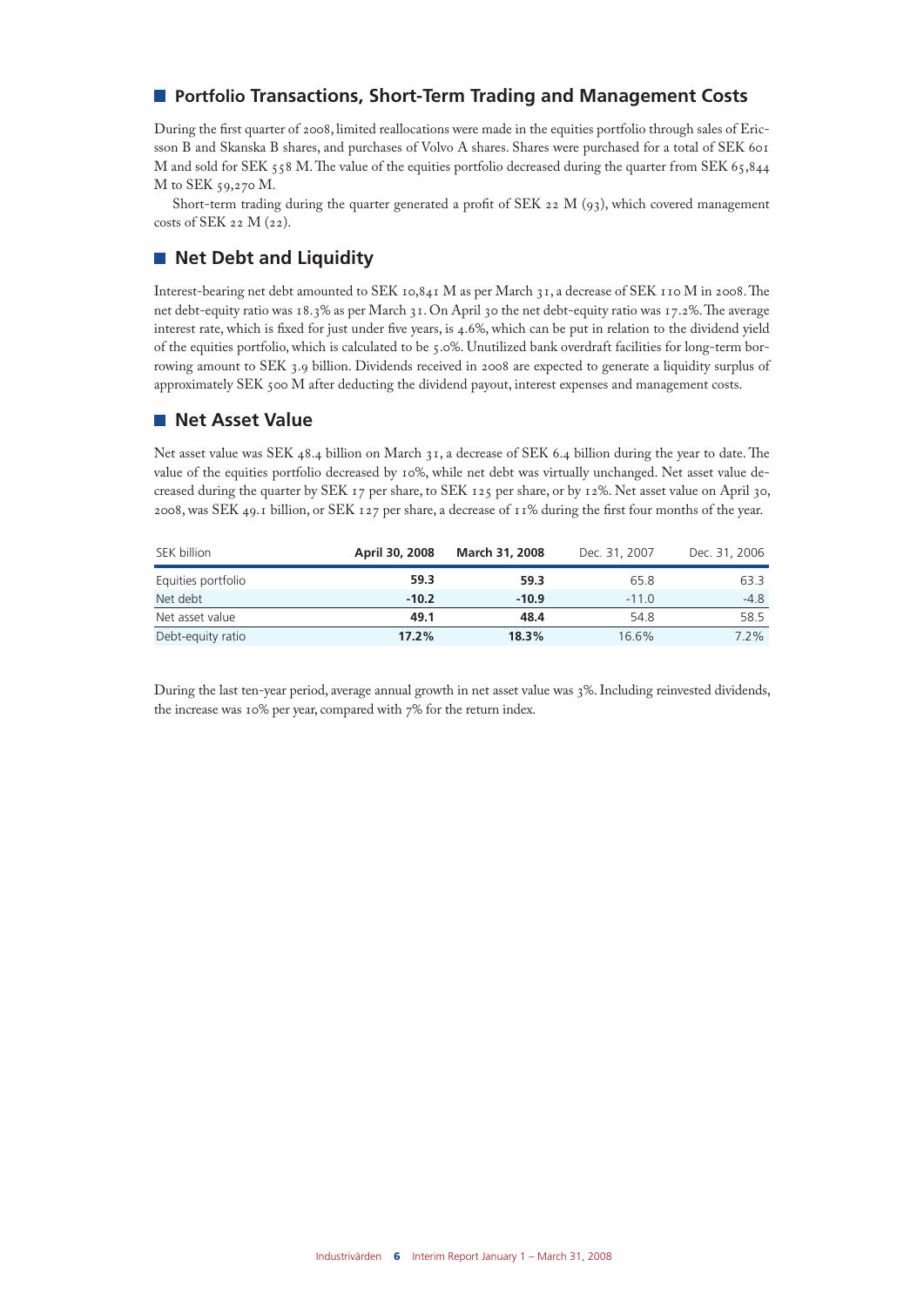## **Other Information**

#### **Dividend**

On April 15 the Annual General Meeting approved a dividend of SEK 5.00 (4.50) per share. The total dividend was SEK 1,931 M, which was paid out on April 23.

#### **Stock Option Program**

In addition, the Annual General Meeting approved a five-year stock option program for the slightly more than 20 persons employed by the Group, at market terms.

#### **Other AGM Resolutions**

Boel Flodgren, Tom Hedelius, Finn Johnsson, Fredrik Lundberg, Sverker Martin-Löf, Lennart Nilsson and Anders Nyrén were re-elected as directors on the Company's board. Lars O Grönstedt had declined re-election. Tom Hedelius was elected as Chairman of the Board. At the statutory board meeting, Sverker Martin-Löf was re-elected as Vice Chairman of the Board.

The AGM resolved to assign the Chairman of the Board with the task of contacting four of the largest shareholders from among the largest registered shareholders in terms of votes in VPC's printout of the shareholder register on August 29, 2008, who each appoint one representative who is not a director on the Company's board, to form together with the Chairman of the Board a nominating committee for the time until a new nominating committee has been appointed based on the mandate from the next year's Annual General Meeting. The composition of the Nominating Committee shall be made public not later than six months before the 2009 Annual General Meeting.

#### **Accounting Principles**

This interim report has been prepared in accordance with IAS 34 Interim Financial Reporting. The consolidated financial statements have been prepared in accordance with International Financial Reporting Standards (IFRS) as adopted by the EU, and the Swedish Annual Accounts Act. The Parent Company's financial statements have been prepared in accordance with RFR 2.1, Accounting for Legal Entities, and the Swedish Annual Accounts Act. No changes have taken place in the Group's or Parent Company's accounting and valuation principles compared with the accounting and valuation principles applied and described in the 2007 Annual Report.

#### **Risks and Uncertainties**

The dominant risk in Industrivärden's business is share price risk, i.e., the risk of a decrease in value caused by changes in share prices. A 1% change in the share price of the holdings in the equities portfolio as per March 31, 2008, would have affected the market value by approximately +/– SEK 600 M.

#### **Related-Party Transactions**

No transactions have taken place between Industrivärden and related parties that have materially affected the Company's position or earnings for the first quarter, apart from the dividend received from the associated company SSAB.

#### **Future Development**

Through active ownership in internationally active quality companies – most of which are leaders in their respective industries – I believe the conditions are favorable for value creation and continued competitive returns for our shareholders.

Stockholm, May 5, 2008 Anders Nyrén *President and CEO*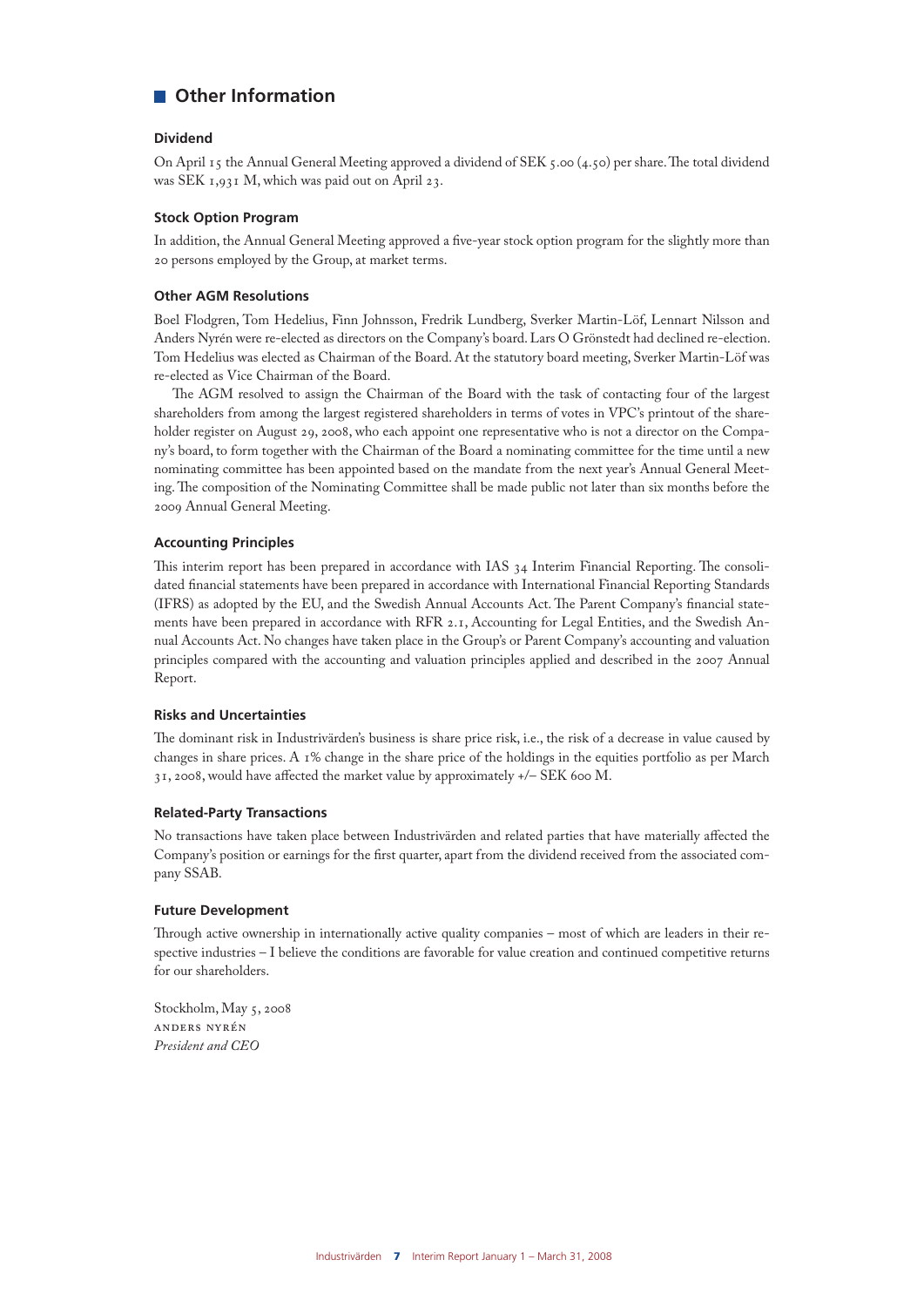#### **Auditors' Review Report**

We have reviewed the interim report for AB Industrivärden (publ) for the period January  $I - March\$ 31, 2008. The Board of Directors and President are responsible for the preparation and presentation of this interim report in accordance with the Annual Accounts Act and IAS 34. Our responsibility is to express a conclusion on this interim report based on our review.

We conducted our review in accordance with the Swedish standard for such reviews, SÖG 2410 - Review of Interim Financial Information Performed by the Independent Auditor of the Entity. A review consists of making inquiries, primarily of persons responsible for financial and accounting matters, and applying analytical and other review procedures. A review is substantially less in scope than an audit conducted in accordance with Standards on Auditing in Sweden (RS) and other generally accepted auditing practices. The procedures performed in a review do not enable us to obtain a level of assurance that would make us aware of all significant matters that might be identified in an audit. Therefore, the conclusion expressed based on a review does not give the same level of assurance as a conclusion expressed based on an audit.

Based on our review, nothing has come to our attention that causes us to believe that the interim report is not prepared, in all material respects, in accordance with the Annual Accounts Act and IAS 34.

Stockholm, May 5, 2008

Öhrlings PricewaterhouseCoopers AB Anders Lundin *Authorized Public Accountant*



#### **Information about Industrivärden and its portfolio companies**

www.industrivarden.net www.sandvik.com www.handelsbanken.com www.ssab.com www.sca.com www.ericsson.com www.volvogroup.com www.skanska.com www.indutrade.com www.munters.com www.hoganas.com

#### **Contact Information**

Anders Nyrén, President and CEO, tel. +46 8 666 64 00 Carl-Olof By, Executive Vice President, tel. +46 8 666 64 00 Sverker Sivall, IR, tel. +46 8 666 64 19

Industrivärden's complete contact information can be found on page 12.

#### **Financial Calendar 2008**

Interim report January–June: August 4. Interim report January–September: October 31.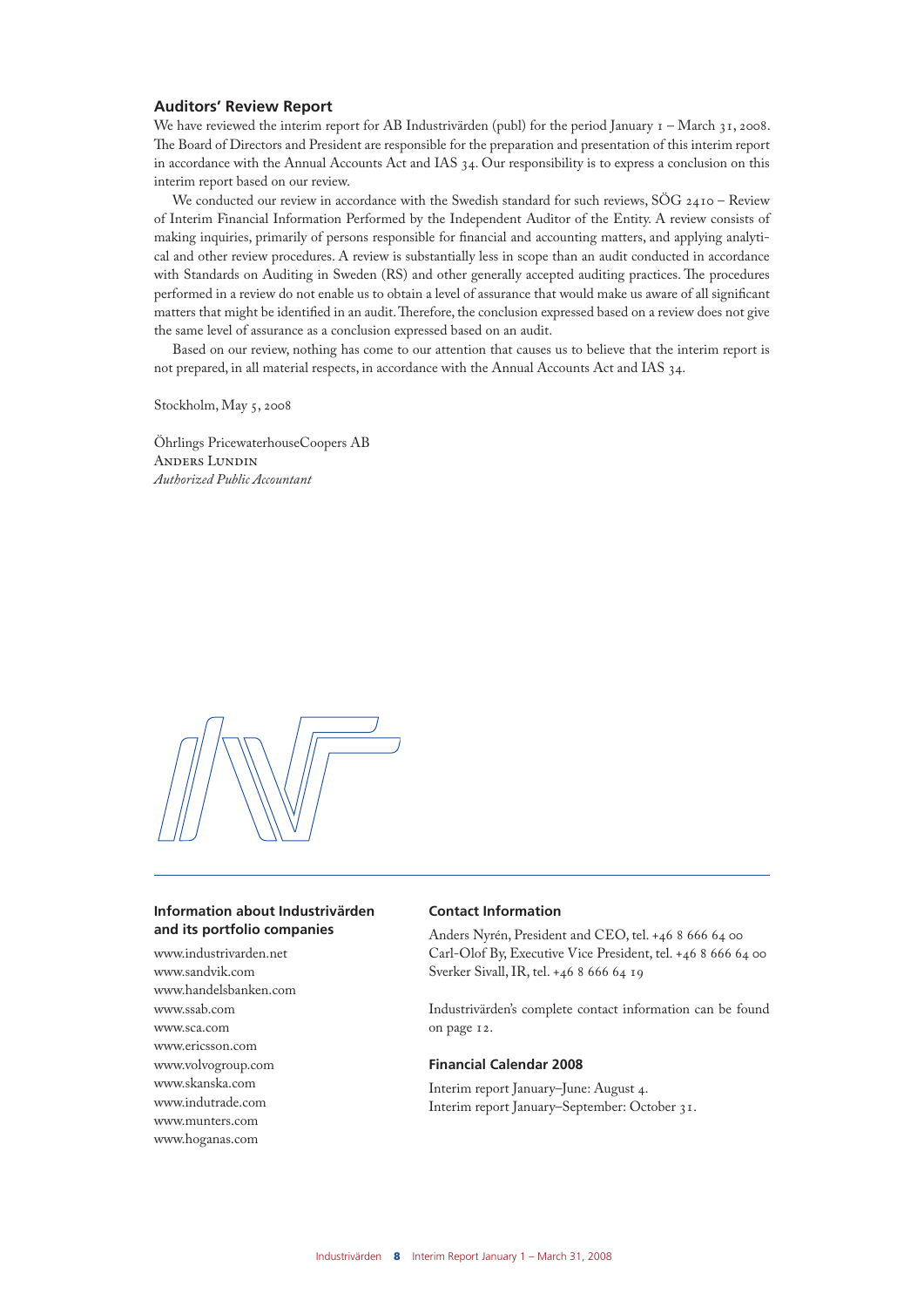# **Equities Portfolio**

| April 30, 2008                     |                          |        | Market value   | Share of<br>portfolio | Share of<br>capital in | Shares of<br>votes in |
|------------------------------------|--------------------------|--------|----------------|-----------------------|------------------------|-----------------------|
|                                    | No. of shares            | SEK M  | SEK/share      | value, %              | company, %             | company, %            |
| Sandvik                            | 136,431,200              | 12,586 | 33             | 21                    | 11.5                   | 11.5                  |
| Handelsbanken A<br>Handelsbanken B | 68,285,000<br>118,900    | 11,389 | 30             | 19                    | 11.0                   | 11.1                  |
| SSAB A<br>SSAB B                   | 56,265,243<br>121,794    | 11,275 | 29             | 19                    | 17.4                   | 22.6                  |
| <b>SCAA</b><br><b>SCAB</b>         | 48,600,000<br>22,200,000 | 7,199  | 19             | 12                    | 10.0                   | 29.5                  |
| Ericsson A<br>Ericsson B           | 372,000,000<br>7,055,000 | 5,799  | 15             | 10                    | 2.4                    | 13.4                  |
| Volvo A                            | 47,909,950               | 4,324  | 11             | 7                     | 2.3                    | 5.8                   |
| Skanska A<br>Skanska B             | 15,010,700<br>17,314,800 | 3,208  | 8              | 6                     | 7.6                    | 27.0                  |
| Indutrade                          | 14,757,800               | 2,118  | 5              | $\overline{4}$        | 36.9                   | 36.9                  |
| <b>Munters</b>                     | 10,950,000               | 679    | $\overline{2}$ | 1                     | 14.6                   | 14.6                  |
| Höganäs B                          | 3,550,000                | 479    | $\mathbf{1}$   | $\mathbf{1}$          | 10.1                   | 8.1                   |
| Hemtex                             | 3,700,000                | 240    | 1              | 0                     | 12.6                   | 12.6                  |
| <b>Total</b>                       |                          | 59,296 | 154            | 100                   |                        |                       |

Market value pertains to Industrivärden's share of the respective portfolio companies' total market capitalization.

| March 31, 2008 and |        |                | March 31, 2008 |               | December 31, 2007 |              |  |
|--------------------|--------|----------------|----------------|---------------|-------------------|--------------|--|
| December 31, 2007  |        | Market value   |                |               |                   | Market value |  |
|                    | SEK M  | SEK/share      | folio value, % | No. of shares | SEK M             | SEK/share    |  |
| Sandvik            | 14.087 | 37             | 24             | 136,431,200   | 15,178            | 39           |  |
| Handelsbanken      | 11,834 | 31             | 20             | 68,403,900    | 14,159            | 37           |  |
| SSAB               | 9,442  | 24             | 16             | 56,552,037    | 9,951             | 26           |  |
| <b>SCA</b>         | 7,688  | 20             | 13             | 70,800,000    | 8,289             | 21           |  |
| Ericsson           | 4,556  | 12             | 8              | 380,205,000   | 5,866             | 15           |  |
| Volvo              | 4,199  | 11             | $\overline{7}$ | 47,441,850    | 4,916             | 13           |  |
| Skanska            | 3,847  | 10             | 6              | 32,325,500    | 4,066             | 11           |  |
| Indutrade          | 2,118  | 5              | $\overline{4}$ | 14,757,800    | 1,819             | 5            |  |
| <b>Munters</b>     | 750    | $\overline{2}$ | 1              | 10,950,000    | 840               | 2            |  |
| Höganäs            | 501    | 1              | $\mathbf{1}$   | 3,550,000     | 485               |              |  |
| Hemtex             | 248    |                | 0              | 3,700,000     | 275               | $\Omega$     |  |
|                    | 59,270 | 154            | 100            |               | 65,844            | 170          |  |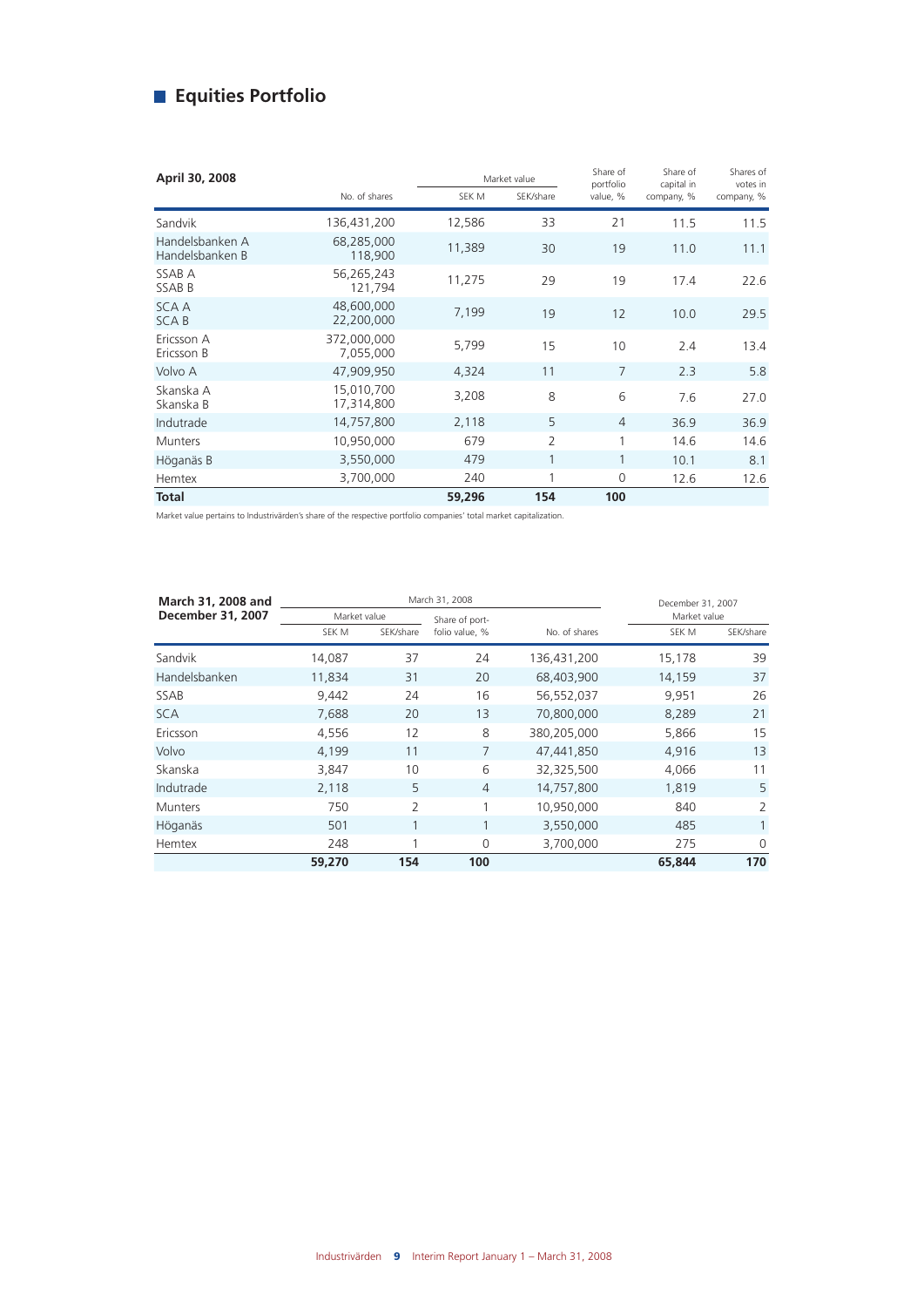# **Industrivärden Group**

| SEK M                                              | 2008<br>Jan.-March | 2007<br>Jan.-March | 2007<br>Jan.-Dec. |
|----------------------------------------------------|--------------------|--------------------|-------------------|
| Income statement                                   |                    |                    |                   |
| Dividend income from stocks                        | 283                | 0                  | 2,107             |
| Change in value of stocks                          | $-6,621$           | 6,629              | $-3,975$          |
| Other income and expenses*                         | 4                  | 71                 | 55                |
| Operating income/loss                              | $-6,334$           | 6,700              | $-1,813$          |
| Financial items                                    | $-130$             | $-43$              | $-289$            |
| Income/loss after financial items                  | $-6,464$           | 6,657              | $-2,102$          |
| Tax                                                |                    | -4                 | 160               |
| Net income/loss for the period                     | $-6,464$           | 6,653              | $-1,942$          |
| Earnings per share, SEK                            | $-16.73$           | 17.22              | $-5.03$           |
| <b>Balance sheet</b>                               |                    |                    |                   |
| Equities                                           | 59,270             | 70,170             | 65,844            |
| Other non-current assets                           | 96                 | 152                | 90                |
| Total non-current assets                           | 59,366             | 70,322             | 65,934            |
| Short-term equity investments                      | 115                | 138                | 73                |
| Cash and cash equivalents                          | 5                  | 835                | 257               |
| Other current assets                               | 317                | 52                 | 29                |
| Total current assets                               | 437                | 1,025              | 359               |
| Total assets                                       | 59,803             | 71,347             | 66,293            |
| Shareholders' equity                               | 48,368             | 63,406             | 54,837            |
| Non-current interest-bearing liabilities           | 9,860              | 2,781              | 9,857             |
| Non-current noninterest-bearing liabilities        | 17                 | 31                 | 18                |
| Total non-current liabilities                      | 9,877              | 2,812              | 9,875             |
| Current interest-bearing liabilities               | 1,338              | 2,959              | 1,416             |
| Other liabilities                                  | 220                | 2,170              | 165               |
| Total current liabilities                          | 1,558              | 5,129              | 1,581             |
| Total shareholders' equity and liabilities         | 59,803             | 71,347             | 66,293            |
| <b>Cash flow</b>                                   |                    |                    |                   |
| Cash flow from operating activities                | $-127$             | $\overline{4}$     | 1,926             |
| Cash flow from investing activities                | $-46$              | $-298$             | $-6,598$          |
| Cash flow from financing activities                | $-79$              | 391                | 4,191             |
| Cash flow for the period                           | $-252$             | 97                 | -481              |
| Cash and cash equivalents at the end of the period | 5                  | 835                | 257               |

\*Including short-term trading and management costs.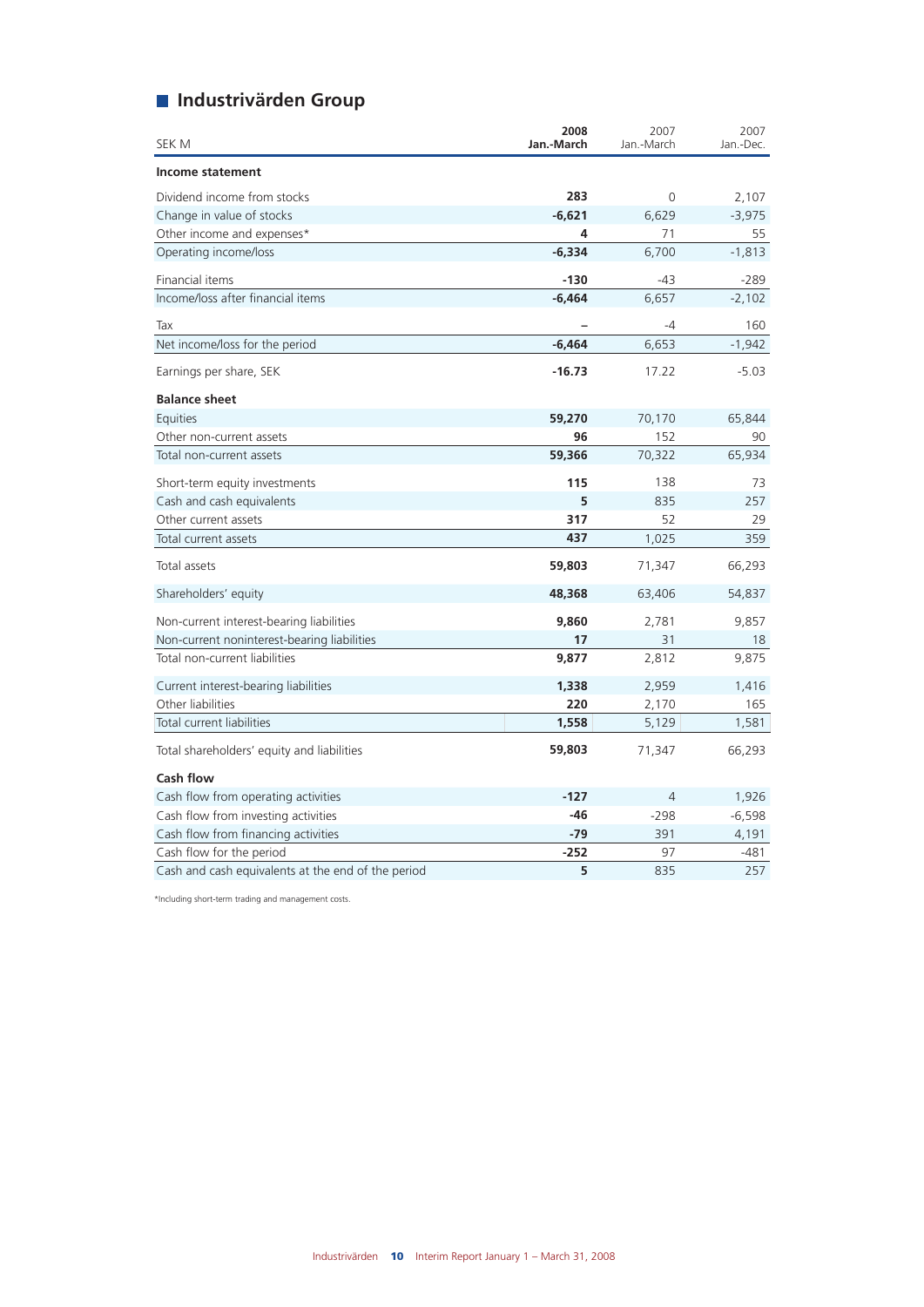| SEK M                                             | 2008<br>Jan.-March | 2007<br>Jan.-March | 2007<br>Jan.-Dec. |
|---------------------------------------------------|--------------------|--------------------|-------------------|
| Changes in shareholders' equity                   |                    |                    |                   |
| Opening shareholders' equity as per balance sheet | 54,837             | 58,491             | 58,491            |
| Change in hedging reserve                         | -5                 |                    | 8                 |
| Translation differences                           |                    |                    | 18                |
| Income/loss for the period                        | $-6,464$           | 6,653              | $-1,942$          |
| Dividend                                          |                    | $-1,738$           | $-1,738$          |
| Closing shareholders' equity as per balance sheet | 48,368             | 63,406             | 54,837            |
| <b>Key ratios</b>                                 |                    |                    |                   |
| Shareholders' equity per share, SEK               | 125                | 164                | 142               |
| Share price, SEK (Class A)                        | 105                | 145                | 113               |
| Share price, SEK (Class C)                        | 98                 | 138                | 105               |
| Number of shares                                  | 386,271,224        | 386,271,224        | 386,271,224       |
| Interest-bearing net debt                         |                    |                    |                   |
| Cash and cash equivalents                         | 5                  | 835                | 257               |
| Interest-bearing receivables                      | 69                 | 77                 | 65                |
| Accrued dividend income                           | 283                |                    |                   |
| Non-current interest-bearing liabilities          | 9,860              | 2,781              | 9,857             |
| Current interest-bearing liabilities              | 1,338              | 2,959              | 1,416             |
| Interest-bearing net debt                         | 10,841             | 4,828              | 10,951            |

# **Industrivärden – Parent Company**

| SEK M                                                                  | 2008<br>Jan.-March       | 2007<br>Jan.-March       | 2007<br>Jan.-Dec.        |
|------------------------------------------------------------------------|--------------------------|--------------------------|--------------------------|
| Income statement                                                       |                          |                          |                          |
| Operating income/loss                                                  | $-5,033$                 | 3,431                    | $-1,272$                 |
| Income/loss after financial items                                      | $-5,162$                 | 3,387                    | $-1,548$                 |
| Income/loss for the period                                             | $-5,162$                 | 3,387                    | $-1,383$                 |
| <b>Balance sheet</b><br>Non-current assets                             | 45,912                   | 52,008                   | 51,576                   |
| Current assets                                                         | 558                      | 961                      | 341                      |
| Total assets                                                           | 46,470                   | 52,969                   | 51,917                   |
| Shareholders' equity<br>Non-current liabilities<br>Current liabilities | 34,917<br>9,858<br>1,695 | 44,846<br>2,780<br>5,343 | 40,083<br>9,856<br>1,978 |
| Total shareholders' equity and liabilities                             | 46,470                   | 52,969                   | 51,917                   |